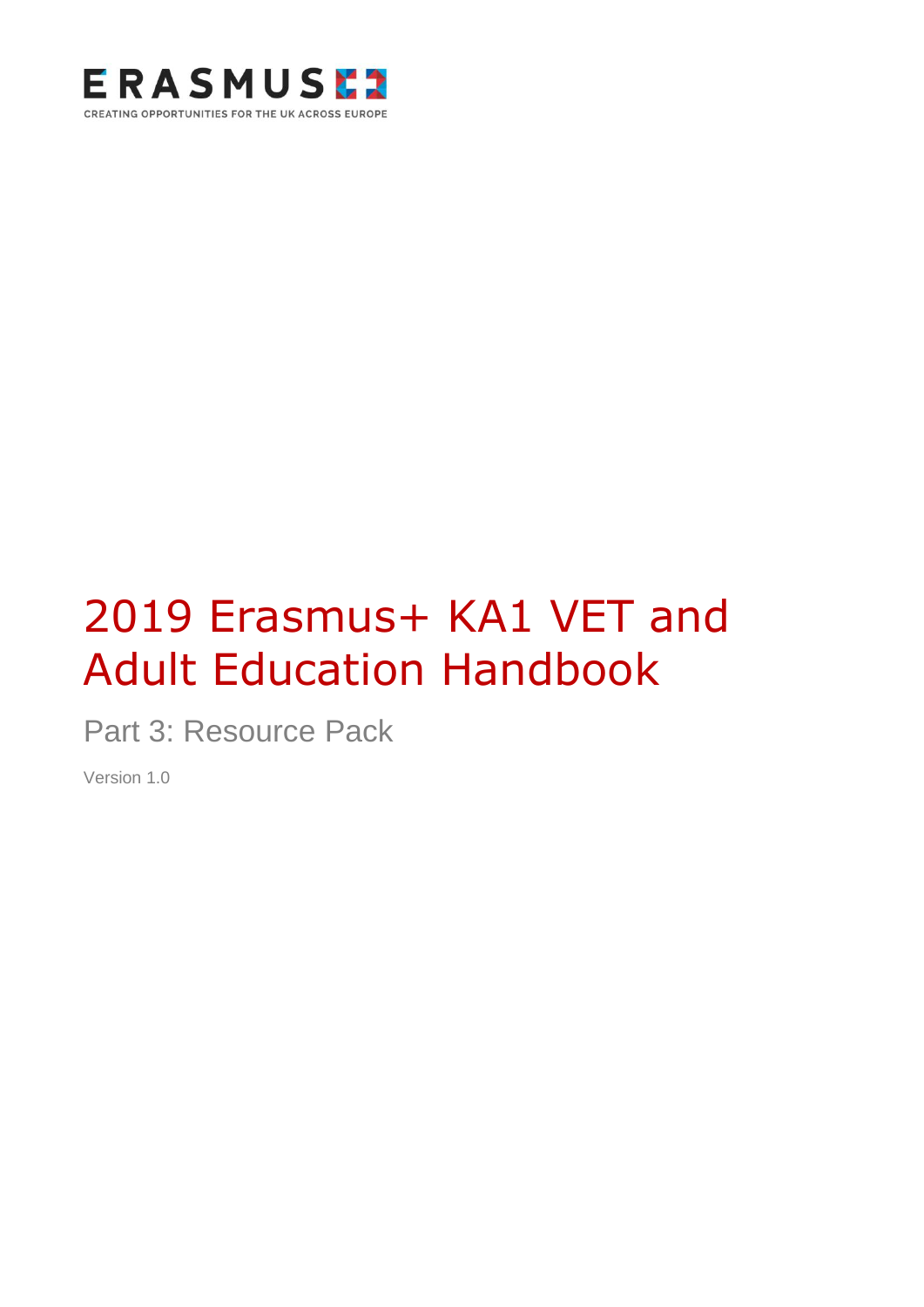

### <span id="page-1-0"></span>Overview of changes to the handbook

This document is version 1 of the Resource Pack for KA1 VET and Adult Education beneficiaries, which is part three of the KA1 VET and Adult Education Handbook. If future versions of this document are created, the table below will record an overview of changes made compared to previous versions:

| Page number   Change<br>in previous<br>version | Page number in<br>this version |
|------------------------------------------------|--------------------------------|
|                                                |                                |

By using this Handbook, you accept this disclaimer in full. This Handbook has been produced solely for supporting UK beneficiaries manage Key Action 1 Vocational Education and Training (VET) and Adult Education projects under the 2019 Call and no other reason and therefore should not be relied upon by any third party. The contents of this Handbook is not advice and should not be treated as such. Neither the United Kingdom National Authority function for the Erasmus+ programme (the "National Authority") nor the United Kingdom National Agency function for the Erasmus + Programme (the "National Agency") nor any person acting on their behalf may be held responsible for the use which may be made of this Handbook and any information contained in this Handbook. The National Authority and the National Agency have not verified, nor do they make any representations or assurances as to, the quality, nature of, efficacy or otherwise of this Handbook or as to the accuracy, completeness or adequacy of any information contained in this Handbook. Should you wish to use the materials in this Handbook, you agree to acknowledge that the materials were originally developed by the National Agency for the UK Erasmus + programme.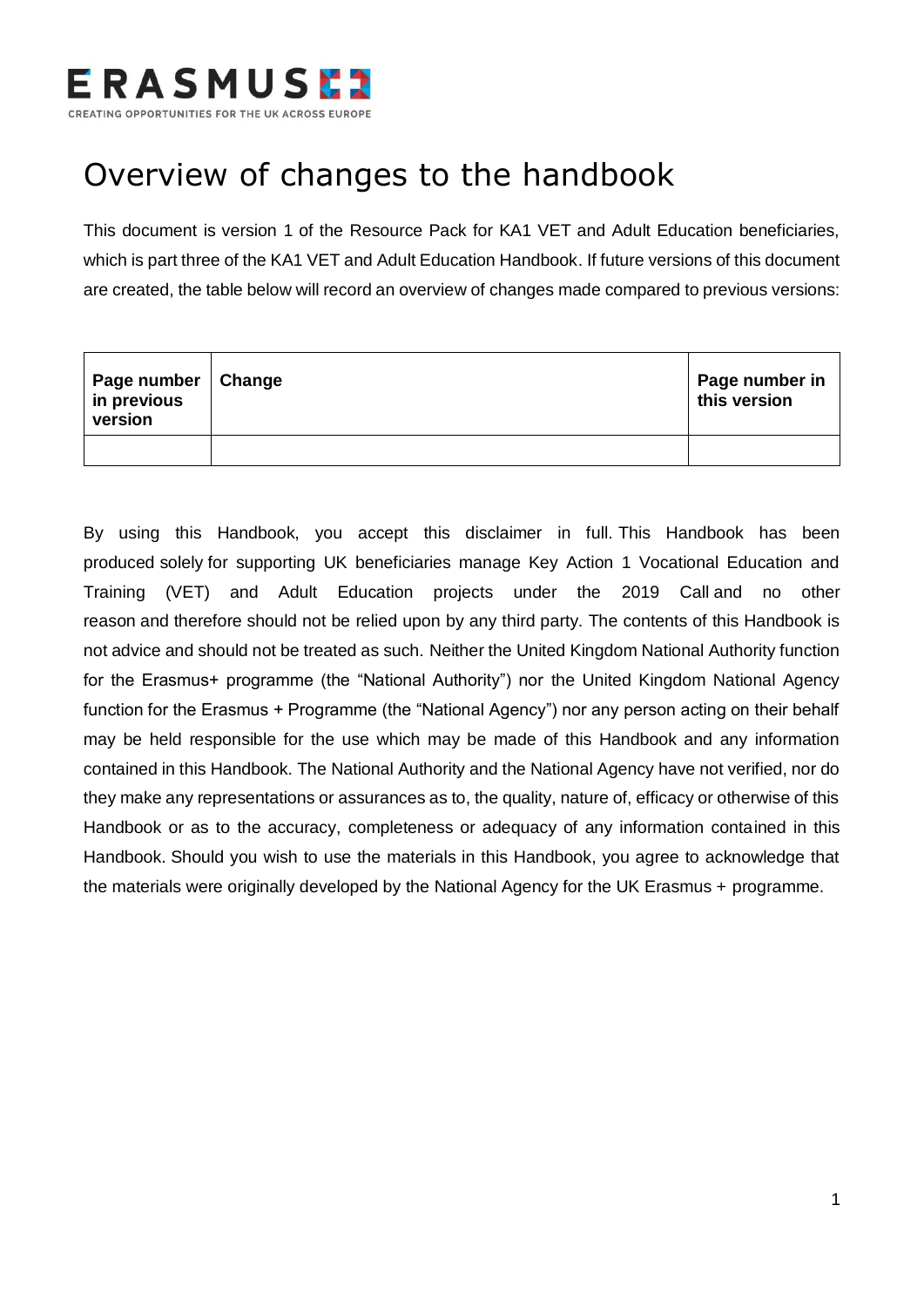

### Contents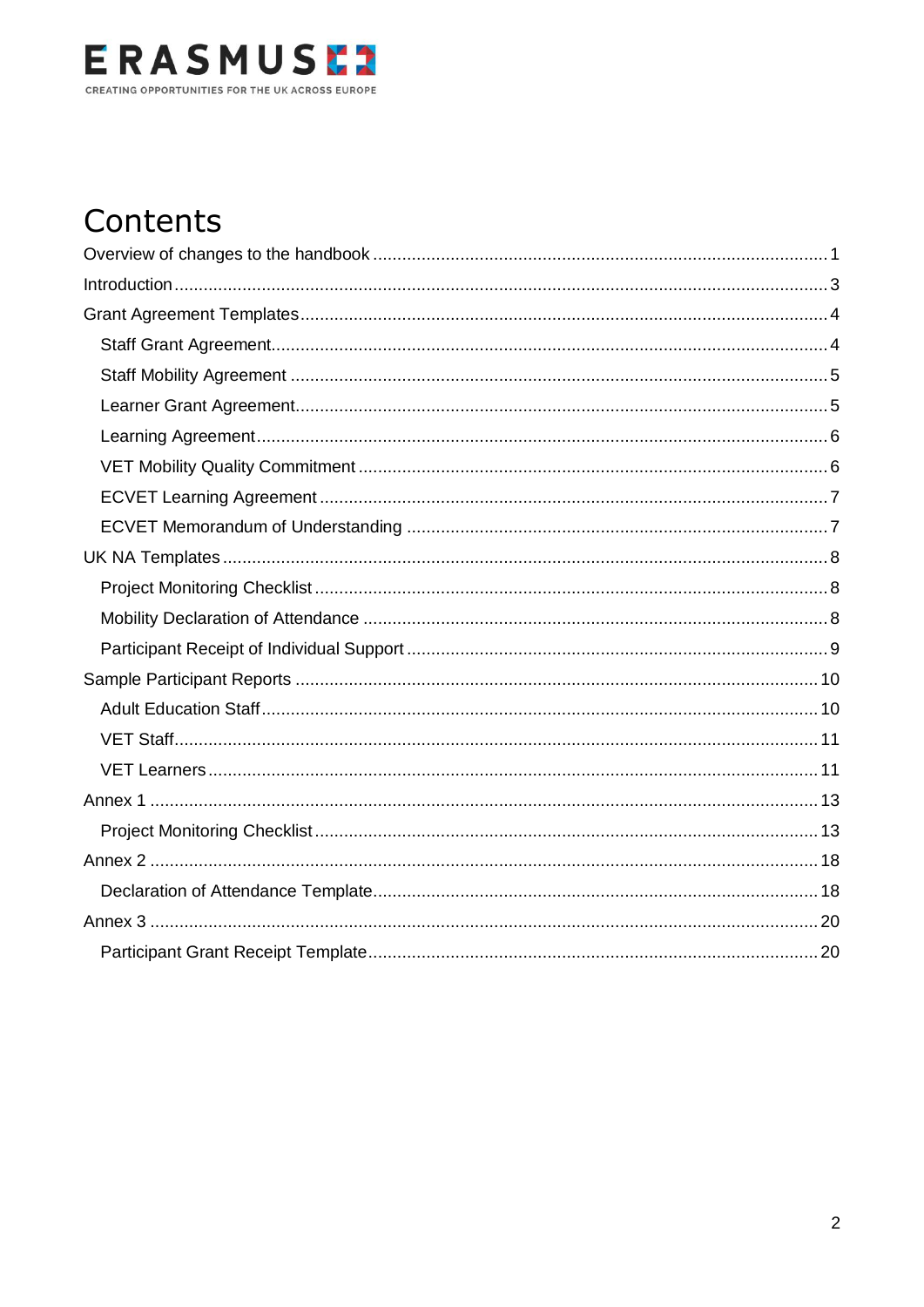

### <span id="page-3-0"></span>Introduction

The 2019 Key Action 1 (KA1) Handbook for Vocational Education and Training (VET) and Adult Education beneficiaries is a guide to help accredited and non-accredited UK beneficiaries with the management of their 2019 KA1 projects. **This guidance is only intended for UK beneficiaries and the UK National Agency (NA) is not accountable for this information being used by other countries**.

The Handbook provides **practical guidance on the various stages of your project lifecycle** and should be used as a reference point for all common project queries. Please note that while we have tried to cover all main areas of the Project lifecycle and give help on typical queries and issues within this Handbook, the guidance is not exhaustive. It is important to note that this guidance is supplementary to your Grant Agreement and annexes, which you should always refer to first when checking contractual requirements. **We also recommend that you continue to refer to the 2019 Erasmus+ Programme Guide during your project to ensure you are managing your grant in accordance with programme rules**.

The 2019 Erasmus+ KA1 VET and Adult Education Handbook is comprised of three parts that can be downloaded from the ['manage your grant'](https://www.erasmusplus.org.uk/manage-your-grant-2) section of the Erasmus+ website:

- Part 1: Introduction to Erasmus+ and KA1 VET and Adult Education
- **Part 2: Project and Financial Management**
- **Part 3: Resource Pack**

This document is the Resource Pack, which covers information about the templates provided with your Grant Agreement as well as templates for you to use. It is intended to help you manage your project and ensure project activities are supported by the appropriate documents.

Please note that this document may be subject to change throughout the course of the programme. Changes will be recorded on page one of this document and the most recent version will be found on our [website.](https://www.erasmusplus.org.uk/erasmus-grants)

**Remember, if you have any queries or issues that you cannot find answers to within the Handbook, your Project Officer at the UK NA is on hand to help!**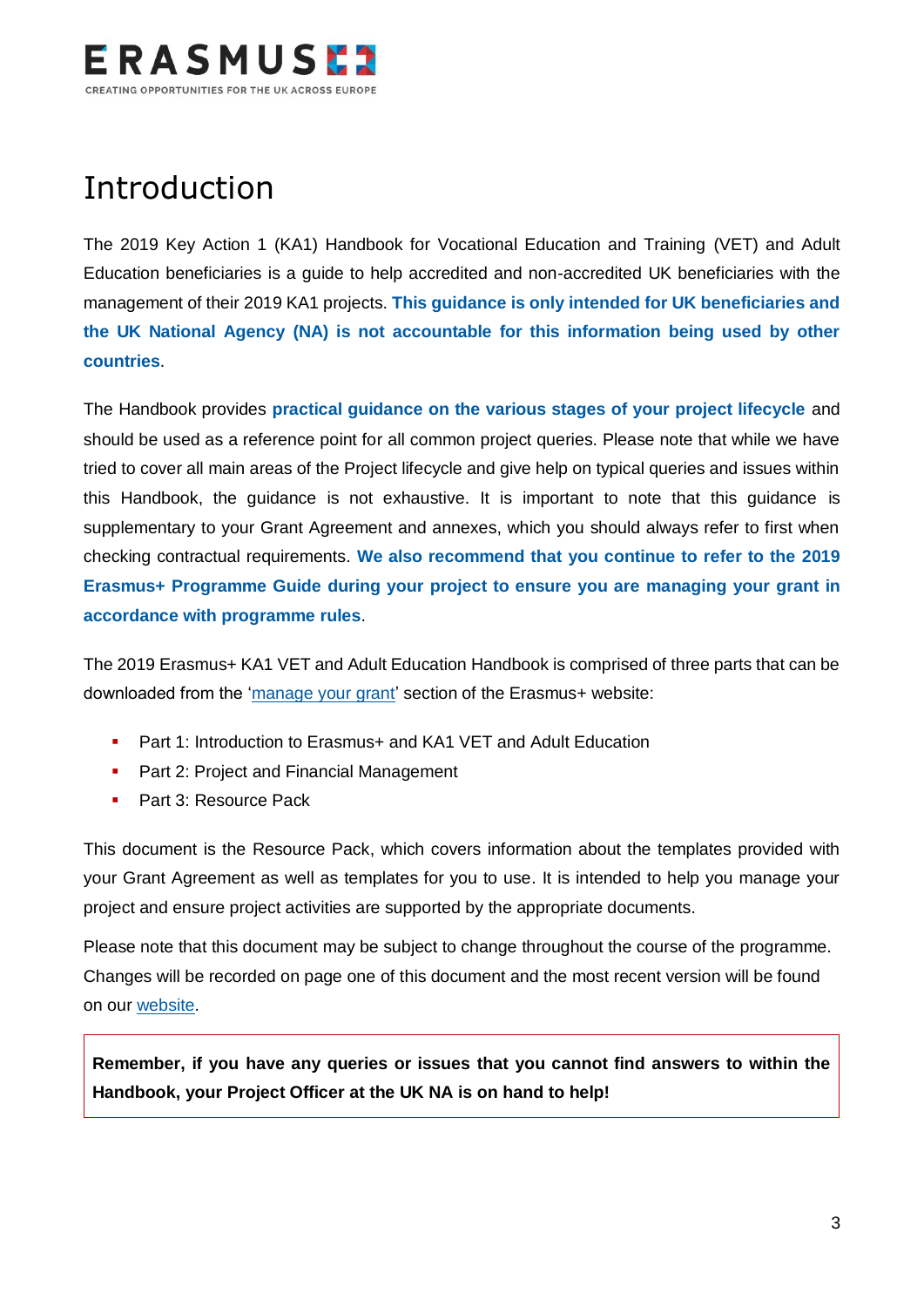

### <span id="page-4-0"></span>Grant Agreement Templates

Your Grant Agreement included various templates in **Annex V** for you to use during your project. Some of the templates are compulsory and others are just recommended for you to use. You may edit some of the templates to better fit your needs but as a general rule you can only add information to the templates that does not contradict what is already covered. **It is very important that you do not remove any information as these templates have been designed to meet the minimum requirements necessary for your project**. Your agreement will only include the templates that are relevant for your project. If your VET project includes learner and staff mobility (not including accompanying persons), your agreement will include the templates for both types of participants.

The table below shows which templates were included with your Grant Agreement depending on types of mobilities included in your project.

| <b>Adult Education staff</b><br>mobility | <b>VET staff mobility</b>                     | <b>VET learner mobility</b>             |
|------------------------------------------|-----------------------------------------------|-----------------------------------------|
|                                          | <b>Staff Grant Agreement</b><br>٠             | <b>Learner Grant</b><br>٠               |
| <b>Staff Grant Agreement</b>             | <b>Staff Mobility</b><br>٠                    | Agreement                               |
| <b>Mobility Agreement</b>                | Agreement                                     | Learning Agreement<br>٠                 |
|                                          | <b>VET Mobility Quality</b><br>$\blacksquare$ | <b>VET Mobility Quality</b>             |
|                                          | Commitment                                    | Commitment                              |
|                                          | <b>ECVET Learning</b><br>$\blacksquare$       | <b>ECVET Learning</b><br>$\blacksquare$ |
|                                          | Agreement                                     | Agreement                               |
|                                          | <b>ECVET Memorandum</b><br>$\mathbf{r}$       | <b>ECVET Memorandum</b><br>٠            |
|                                          | of Understanding                              | of Understanding                        |

### <span id="page-4-1"></span>Staff Grant Agreement

Before staff undertake mobility, they must have a grant agreement in place that is signed by themselves and the receiving organisation. This includes key information about their mobility, including the financial support they are entitled to receive based on the unit costs for each budget heading. In the template, some of the text is highlighted in yellow or blue, which means you will need to edit this information. You need to complete text that is **highlighted in yellow** with the correct details for the mobility of the individual participant. Text that is highlighted in blue refers to different options that you can select. You must make sure that the option you choose is appropriate for the participant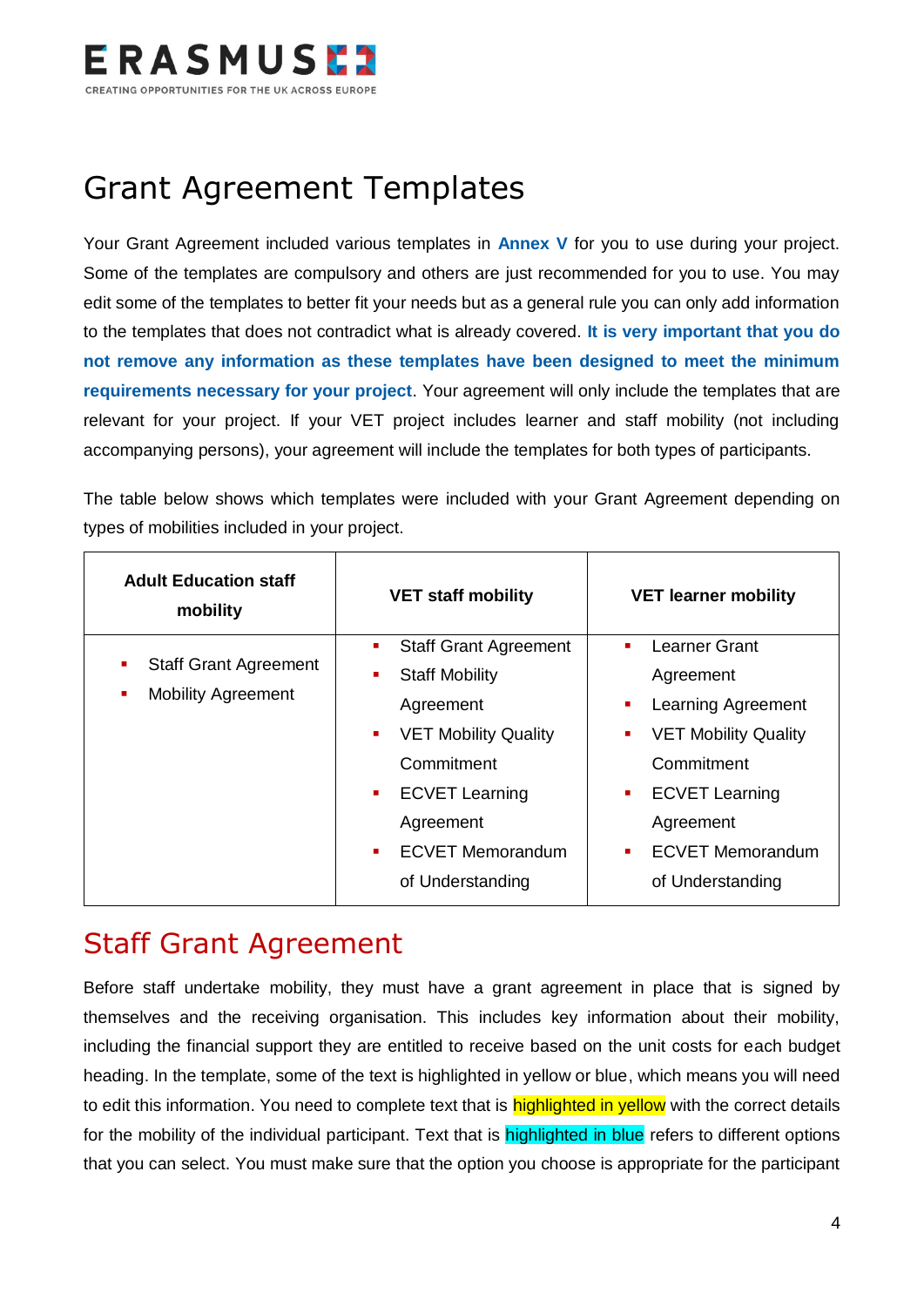

and delete any you have not selected. You will also need to include the work programme for the mobility as an annex to their grant agreement.

**It is compulsory to have a grant agreement for each mobility participant.** You can edit the template to better fit the needs of your organisation and project. However, you must not remove any information already included in the template, as this is the minimum requirement to include.

### <span id="page-5-0"></span>Staff Mobility Agreement

The staff mobility agreement supplements the staff grant agreement with a detailed mobility work programme including key competences, support, and evaluation mechanisms. This **must be signed by the participant, the sending organisation, and the receiving organisation**. If you are the coordinator of a consortium, a member of the consortium should sign the mobility agreement, which may mean that the sending organisation for the individual participant may not necessarily be your organisation.

**For Adult Education projects, this template is recommended but not compulsory to use**. However, **it is compulsory for VET projects**. You can also edit the template but you must not remove any of the information.

### <span id="page-5-1"></span>Learner Grant Agreement

Before VET learners undertake mobility, they **must have a grant agreement in place that is signed by themselves and the sending organisation**. If you are the coordinator of a consortium, the grant agreement should be signed by the member of the consortium, which is the sending organisation for the individual participant since this may not necessarily be your organisation. The grant agreement includes key information about the mobility, including the financial support the participant is entitled to receive based on the unit costs for each budget heading.

Make sure **you check Article 5 of the Grant Agreement template** to ensure you and your partners are meeting the requirements for insurance coverage for the participants.

In the template, some of the text is highlighted in yellow or blue, which means you, will need to edit this information. You need to complete text that is **highlighted in yellow** with the correct details for the mobility of the individual participant. Text that is **highlighted in blue** refers to different options that you can select. You must make sure that the option you choose is appropriate for the participant and delete any you have not selected. You will also need to include several documents as annexes to the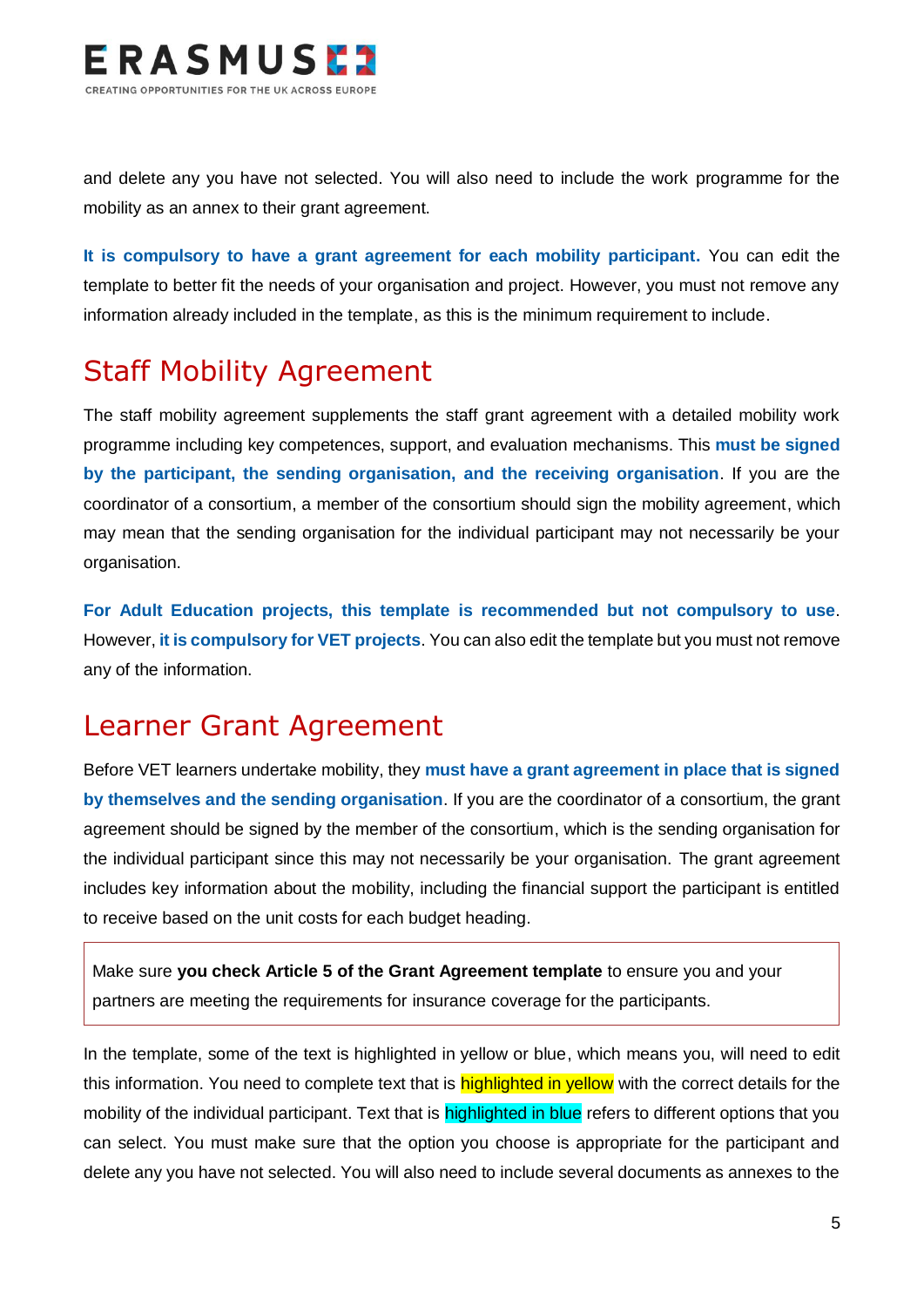

grant agreement. If your project is using ECVET you should annex the ECVET Learning Agreement, ECVET memorandum of understanding, and the VET quality commitment to the participant's grant agreement. If your project does not use ECVET, you should annex the standard Learning Agreement and the VET quality commitment.

**It is compulsory to have a grant agreement for each mobility participant.** You can edit the template to better fit the needs of your organisation and project. However, you must not remove any information already included in the template.

### <span id="page-6-0"></span>Learning Agreement

The **Learning Agreement supplements the Learner Grant Agreement** and should be included as an annex if your project does not use ECVET. The learning agreement should cover the learning outcomes for the participant and how these will be achieved through a detailed mobility work programme with specific tasks, which will be completed. It should also cover the monitoring and support for the participant, the evaluation of the placement, and how the learning outcomes will be recognised. The Learning Agreement must be signed by the participant, the sending organisation, and the receiving organisation. If you are the coordinator of a consortium and acting as an intermediary organisation, the mobility agreement should also be signed by you.

**Since the Learning Agreement is an annex for the learner Grant Agreement it is compulsory to use**. The template can be edited to better fit the needs of your project but you must not remove any of the information.

### <span id="page-6-1"></span>VET Mobility Quality Commitment

The Quality Commitment supplements the grant agreement templates for both staff and learners. It is actually an annex for the learner Grant Agreement but only recommended for use for staff participants. The Quality Commitment covers the basic responsibilities for the different roles of the participating organisations in the project as well as the basic responsibilities of the participant. This needs to be signed by each organisation involved in the mobility as well as the participant.

You can use this template as a starting point for creating your own tailored partnership agreements for your project.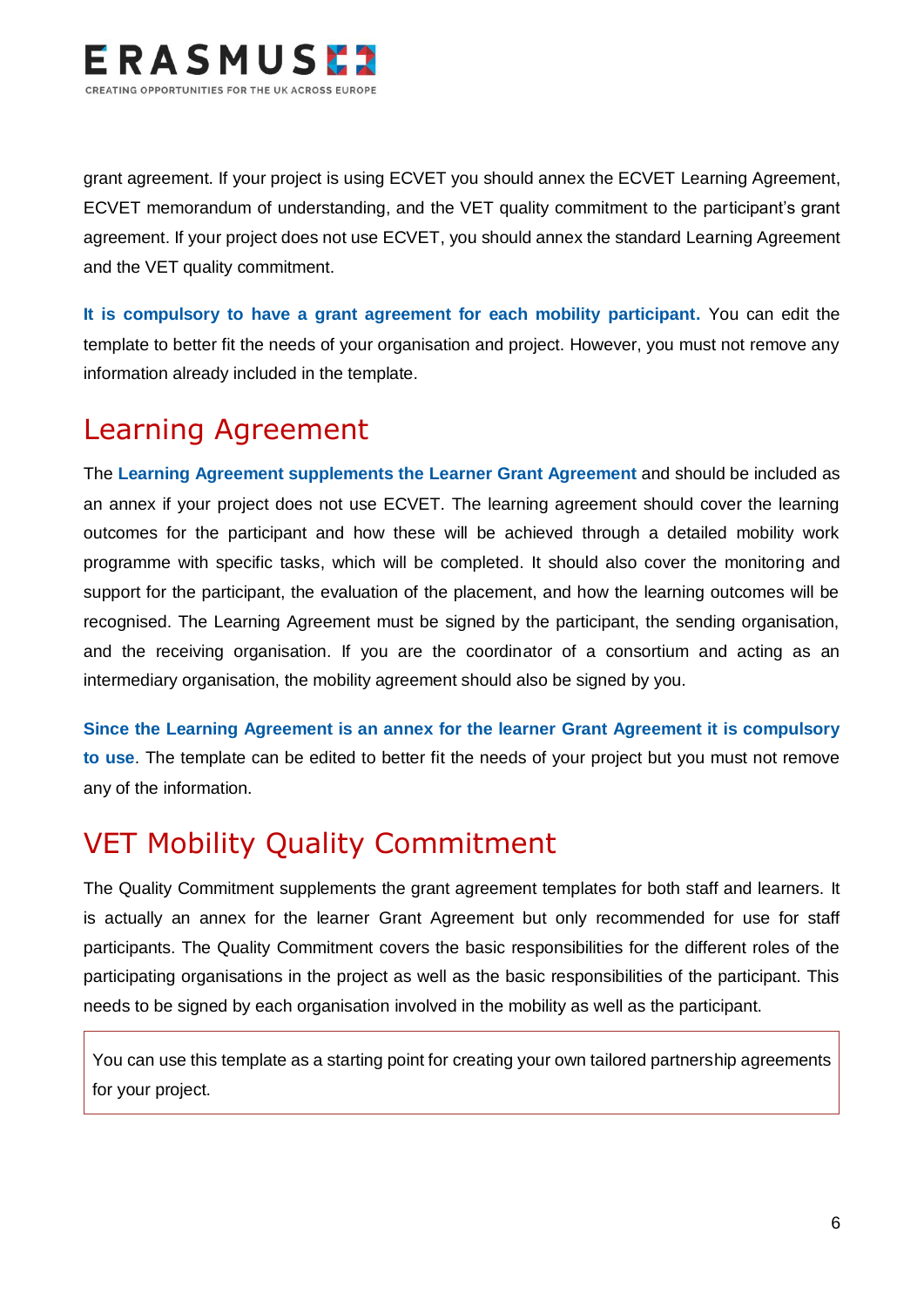

For **VET learners this is compulsory** and must be included as an annex with the learner Grant Agreement but for VET staff it is only a recommendation that you use it. As with the other templates, you may add extra information but you should not remove anything.

### <span id="page-7-0"></span>ECVET Learning Agreement

This replaces the standard Learning Agreement and must be included as an annex with the learner Grant Agreement if you are using ECVET in your project. This is compulsory if your project includes ECVET.

### <span id="page-7-1"></span>ECVET Memorandum of Understanding

The Memorandum of Understanding is the Partnership Agreement you should be using and including as an annex with the Learner Grant Agreement if you are using ECVET in your project. This is compulsory if your project includes ECVET.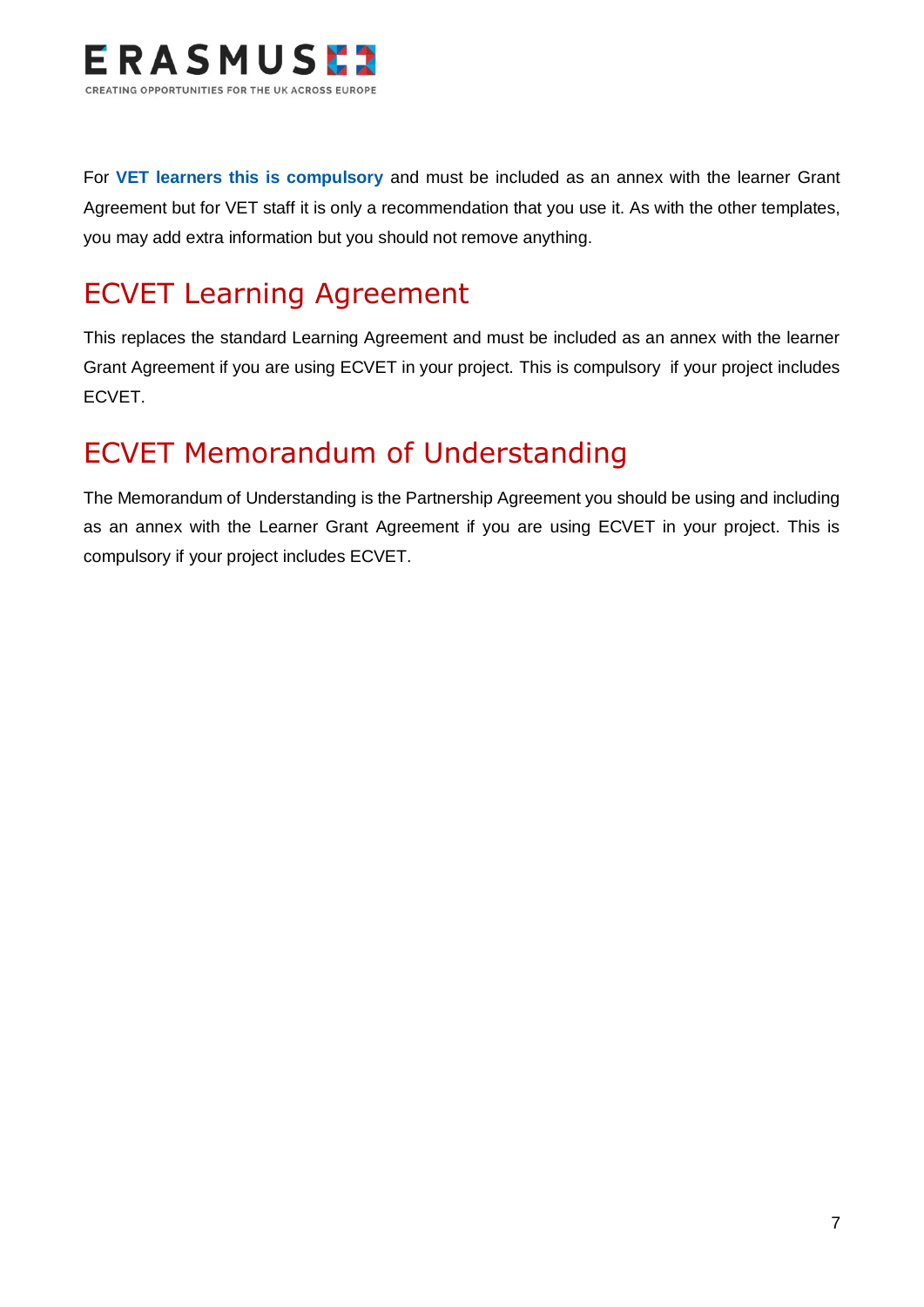

### <span id="page-8-0"></span>UK NA Templates

The UK NA has developed templates to support you with managing your project and ensuring that appropriate evidence is retained to demonstrate the reality and eligibility of your project activities and expenditure.

### <span id="page-8-1"></span>Project Monitoring Checklist

The UK NA has developed a project checklist for you to use throughout the lifetime of your project to serve as a prompt on points to consider before, during, and after learner and staff mobility placements to ensure compliance with programme and UK NA rules.

The checklist is not exhaustive so there may be aspects of your particular project that are not included. It is not compulsory to use the checklist; however, the prompts covered form part of the requirements set out in your Grant Agreement and Annexes, as well as the Programme Guide and other beneficiary guidance produced by the UK NA. If you choose not to use this checklist, the UK NA strongly recommends that you have other project management tools and systems in place to monitor project progress and ensure you are meeting the programme and UK NA requirements.

A copy of this is included in [Annex 1](#page-13-0) for reference and you can download a Word version of this template for you to edit and use from the ['manage your grant'](https://www.erasmusplus.org.uk/manage-your-grant) section of the website.

### <span id="page-8-2"></span>Mobility Declaration of Attendance

The UK NA has developed a template mobility declaration of attendance following feedback from beneficiaries. This template includes the minimum required details for a declaration of attendance to evidence that a mobility has taken place, in accordance with Annex III of your Grant Agreement. **This template does not replace the need to keep all additional evidence, such as travel tickets and invoices**.

You can use this template to record individual mobilities, separate flows of mobilities, or multiple flows to the same receiving organisation. It is not compulsory to use this template; however, you must ensure that you retain a declaration of attendance for all mobilities that meets the requirements in Annex III of your Grant Agreement. It must also be an original Certificate of Attendance, rather than a photocopy. **It is your responsibility as the beneficiary to ensure that you are aware of the evidence requirements for your project and that you have appropriate systems and templates in place**.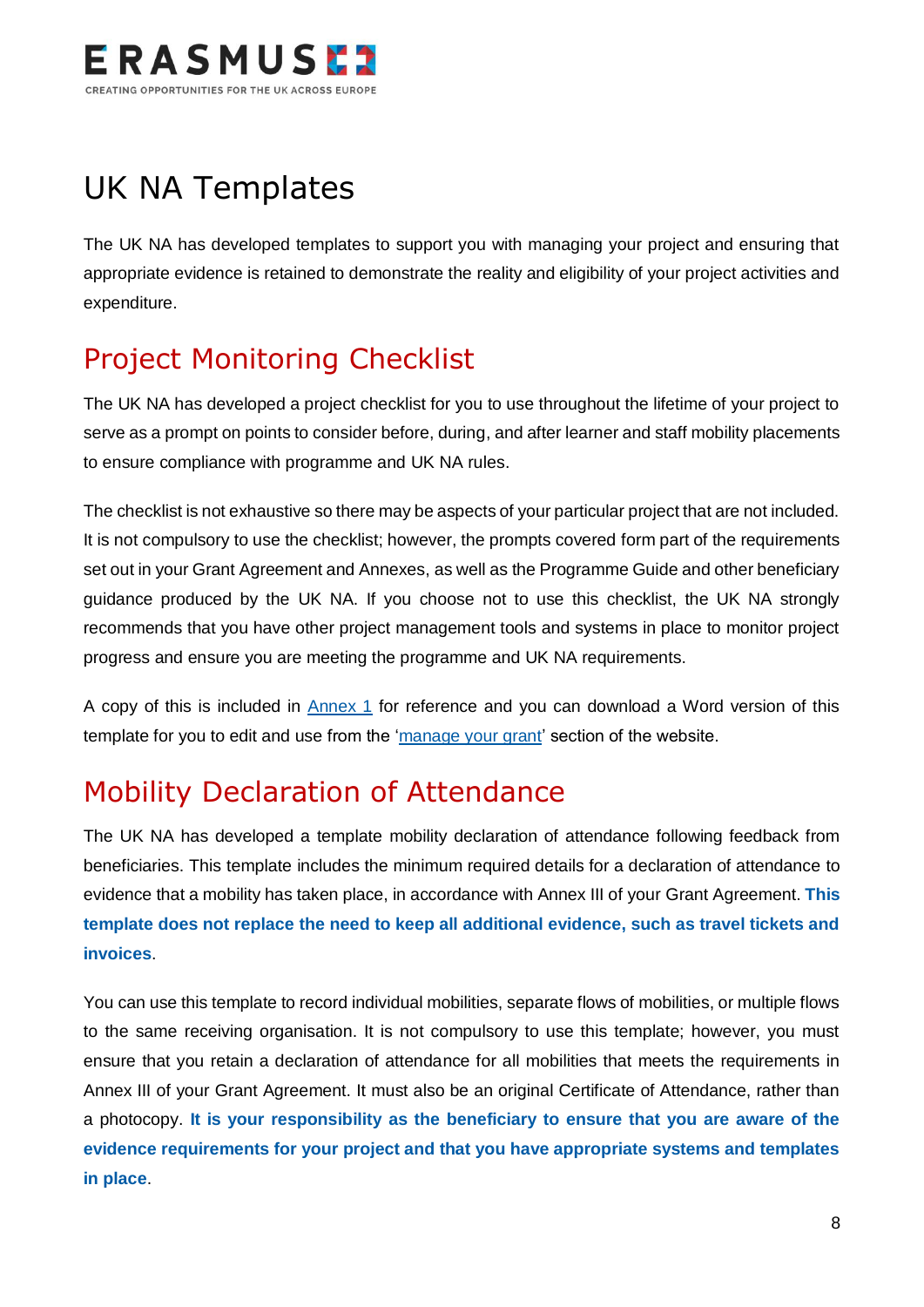

A copy of this is included in [Annex 2](#page-18-0) for reference and you can download a Word version of this template for you to edit and use from the ['manage your grant'](https://www.erasmusplus.org.uk/manage-your-grant) section of the website.

### <span id="page-9-0"></span>Participant Receipt of Individual Support

The UK NA has developed a template for you to record and demonstrate Individual Support costs on a per participant basis. This allows you to demonstrate the arrangements you have made and paid for on behalf of the participant as well as any amounts given to them directly, either as cash or via bank transfers.

It is not compulsory for you to use this template; however, **you must be able to demonstrate that each participant has received the full amount of Individual Support they are entitled to according to the European Commission's unit costs.** If you choose to use this template, you should put it on your letterhead and make sure you include the Erasmus+ emblem.

A copy of this is included in [Annex 3](#page-20-0) for reference and you can download a Word version of this template for you to edit and use from the ['manage your grant'](https://www.erasmusplus.org.uk/manage-your-grant) section of the website.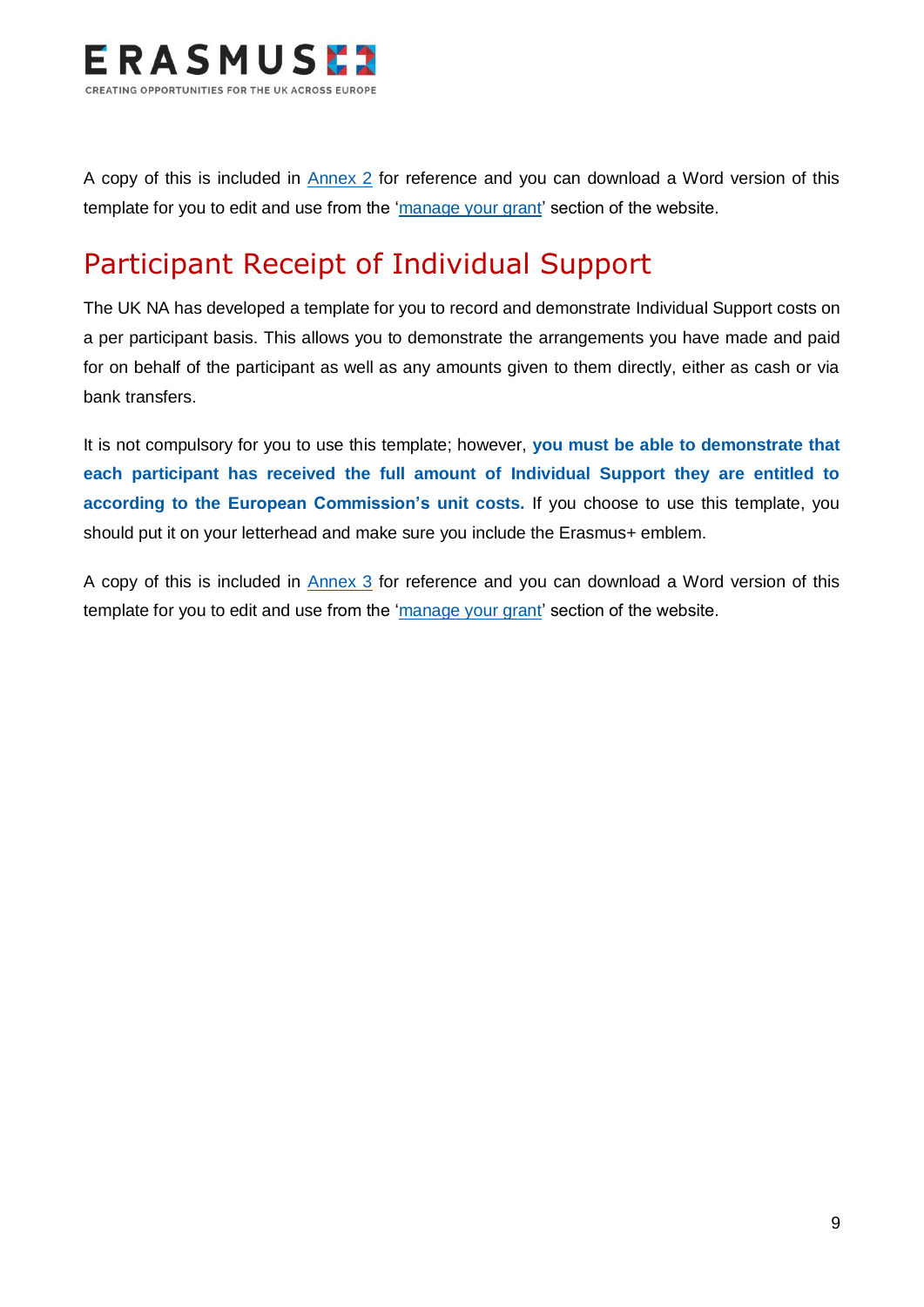

## <span id="page-10-0"></span>Sample Participant Reports

All VET and Adult Education participants must complete a participant report following their mobilities. **You must ensure that 100% of reports are submitted**. The UK NA understands that sometimes participants can find completing the report a daunting process so we have provided a breakdown of the content in each section of the report as well as links to download sample versions with all the questions. **The sample reports are for reference only to help you support your participants. The UK NA can only accept reports that have been submitted through Mobility Tool+ via EU Survey.**

### <span id="page-10-1"></span>Adult Education Staff

| <b>Section of report</b> | <b>Type of content</b>                                                                                                                                                                                                                                                    |
|--------------------------|---------------------------------------------------------------------------------------------------------------------------------------------------------------------------------------------------------------------------------------------------------------------------|
| 1                        | Explanation of the purpose of the participant report.                                                                                                                                                                                                                     |
| $\overline{2}$           | General information about the participant and the mobility, e.g. participant<br>name, mobility dates, previous mobility experience, etc. Some of this is pre-<br>filled based on the data in the Mobility Tool+ and some will need to be<br>completed by the participant. |
| 3                        | Questions asking the participant to evaluate their mobility and the skills and<br>competences gained. Most questions are ranked from 'strongly disagree' to<br>'strongly agree'.                                                                                          |
| 4                        | Questions about how learning from the mobility has been recognised, e.g.<br>formal certificates.                                                                                                                                                                          |
| 5                        | Questions asking the participant to rate their overall satisfaction with their<br>mobility. This includes the option for participants to provide additional<br>comments and feedback that has not been addressed through the other<br>areas of the report.                |
| 6                        | Options for permission to share the participant's contact details and content<br>of the report.                                                                                                                                                                           |

[Download a sample KA1 Adult Education staff mobility participant report](http://www.erasmusplus.org.uk/file/5398/download)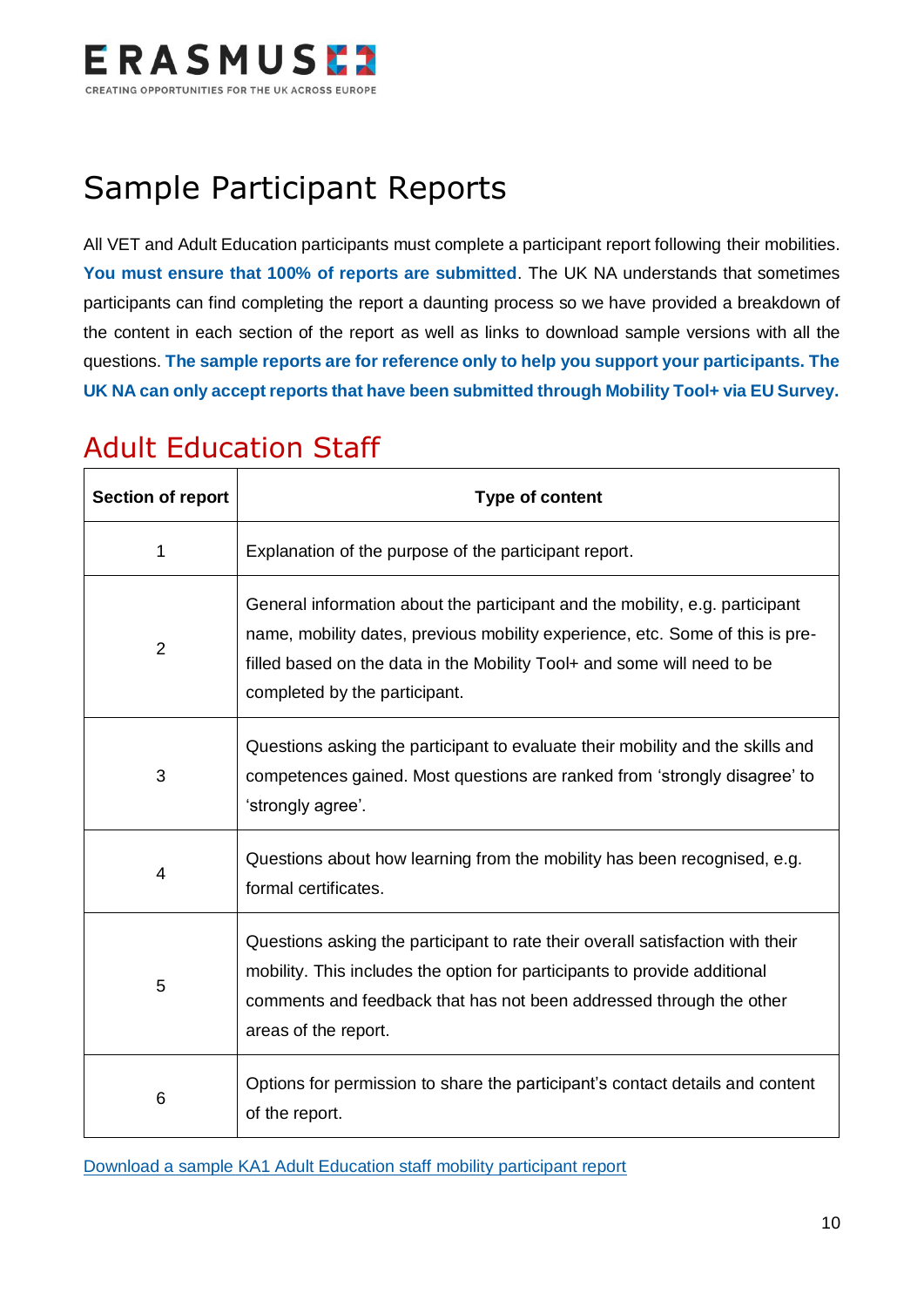

### <span id="page-11-0"></span>VET Staff

| <b>Section of report</b> | <b>Type of content</b>                                                                                                                                                                                                                                                    |
|--------------------------|---------------------------------------------------------------------------------------------------------------------------------------------------------------------------------------------------------------------------------------------------------------------------|
| 1                        | Explanation of the purpose of the participant report.                                                                                                                                                                                                                     |
| $\overline{2}$           | General information about the participant and the mobility, e.g. participant<br>name, mobility dates, previous mobility experience, etc. Some of this is pre-<br>filled based on the data in the Mobility Tool+ and some will need to be<br>completed by the participant. |
| 3                        | Questions asking the participant to evaluate their mobility and the skills and<br>competences gained. Most questions are ranked from 'strongly disagree' to<br>'strongly agree'.                                                                                          |
| 4                        | Questions about how learning from the mobility has been recognised, e.g.<br>formal certificates.                                                                                                                                                                          |
| 5                        | Questions asking the participant to rate their overall satisfaction with their<br>mobility. This includes the option for participants to provide additional<br>comments and feedback that has not been addressed through the other<br>areas of the report.                |
| 6                        | Options for permission to share the participant's contact details and content<br>of the report.                                                                                                                                                                           |

### [Download a sample KA1 VET staff mobility participant report](http://www.erasmusplus.org.uk/file/5400/download)

### <span id="page-11-1"></span>VET Learners

| <b>Section of report</b> | Type of content                                                                                                                                               |
|--------------------------|---------------------------------------------------------------------------------------------------------------------------------------------------------------|
|                          | Explanation of the purpose of the participant report.                                                                                                         |
| າ                        | General information about the participant and the mobility, e.g. participant<br>name, mobility dates, previous mobility experience, etc. Some of this is pre- |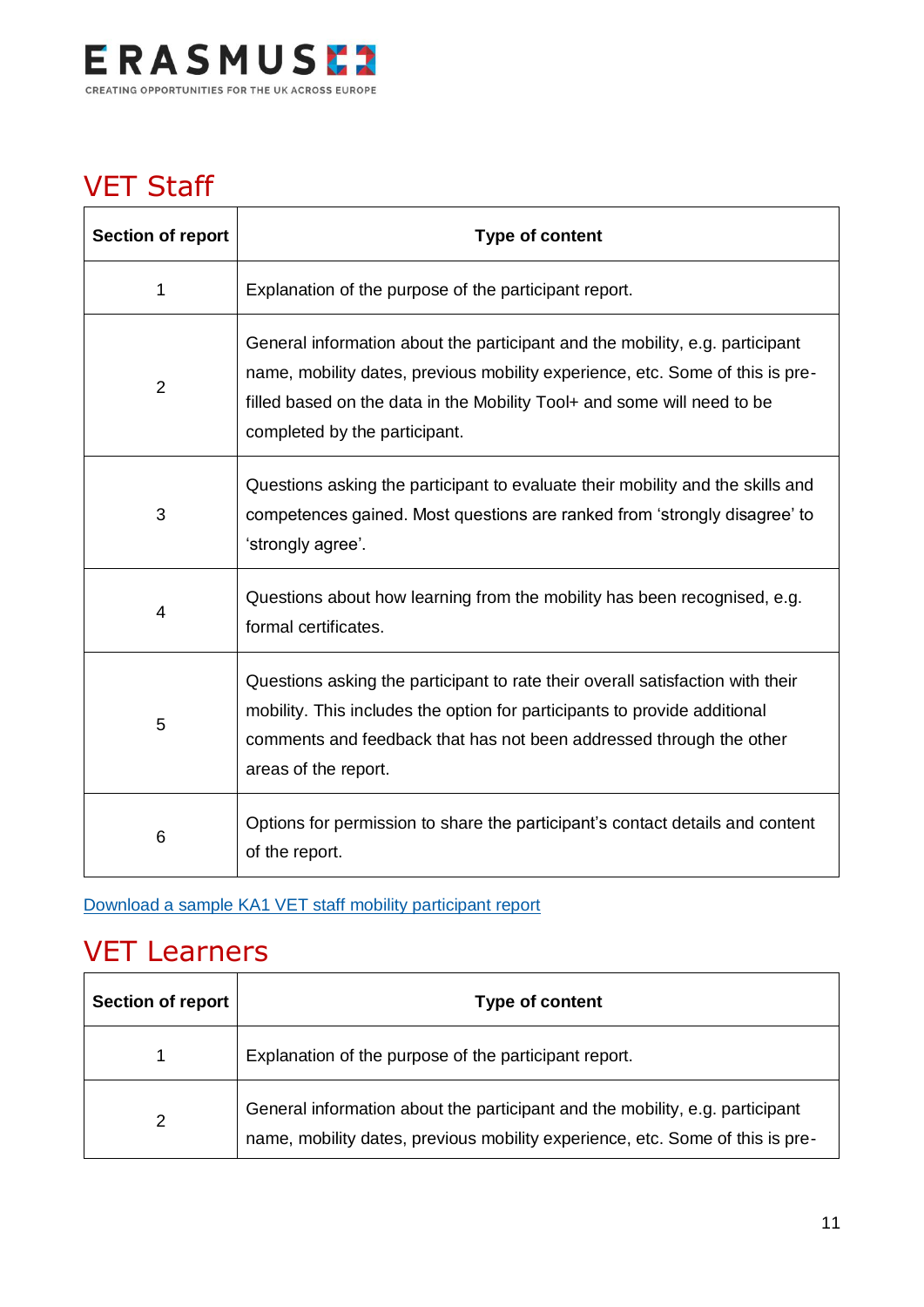

|                | filled based on the data in the Mobility Tool+ and some will need to be<br>completed by the participant.                                                                                                                                                   |
|----------------|------------------------------------------------------------------------------------------------------------------------------------------------------------------------------------------------------------------------------------------------------------|
| 3              | Questions about the receiving organisation and the support the participant<br>had during their mobility.                                                                                                                                                   |
| 4              | Questions about the languages used during mobility and the linguistic<br>preparation and support the participant received.                                                                                                                                 |
| 5              | Questions about how learning from the mobility has been recognised, e.g.<br>formal certificates.                                                                                                                                                           |
| 6              | Questions asking the participant to evaluate the skills and competences<br>gained from their mobility. Most questions are ranked from 'strongly disagree'<br>to 'strongly agree'.                                                                          |
| $\overline{7}$ | Questions asking the participant to evaluate their future opportunities for<br>work and education as well as their personal outlook as a result of the<br>mobility.                                                                                        |
| 8              | Questions about practical arrangements for the mobility including visa<br>requirements, mentoring from the receiving organisation, travel, and<br>accommodation.                                                                                           |
| 9              | Questions about the cost of the mobility. This particularly relates to the<br>individual support that participants are entitled to receive based on the unit<br>costs.                                                                                     |
| 10             | Questions asking the participant to rate their overall satisfaction with their<br>mobility. This includes the option for participants to provide additional<br>comments and feedback that has not been addressed through the other<br>areas of the report. |
| 11             | Options for permission to share the participant's contact details and content<br>of the report.                                                                                                                                                            |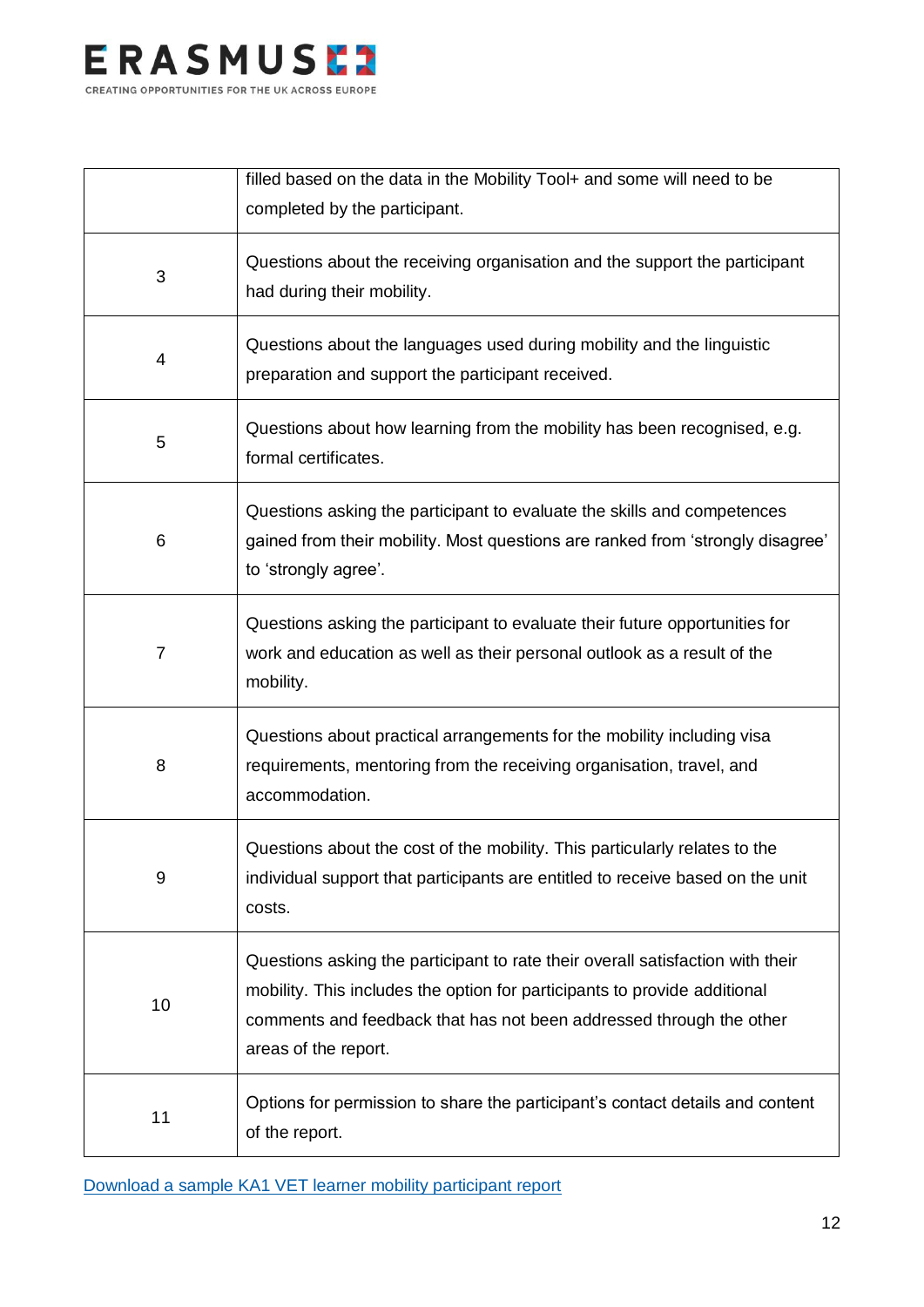

### <span id="page-13-0"></span>Annex 1

### <span id="page-13-1"></span>Project Monitoring Checklist

### 2019 KA1 Vocational Education and Training (VET) and Adult Education Beneficiary Project Checklist

This Project Checklist serves as a prompt for all KA1 VET, Adult Education beneficiaries and charter holders, on points to consider before, during and after learner and staff mobility placements to ensure compliance with programme and National Agency (NA) rules.

Beneficiaries are encouraged to contact their Project Officer/the NA if the answer to one or more questions are answered 'No', and it is unlikely for this to change, so that support can be offered where possible.

Please note the prompts below are not exhaustive, and form part of the requirements set out in your Grant Agreement and Annexes, as well as the Programme Guide and other beneficiary guidance produced by the NA including the Handbook.

#### **Before Mobility**

| 1. | Have you recruited participants as part of a fair, equal and transparent process and as outlined<br>in your application form?<br>Yes $\Box$ No $\Box$             |
|----|-------------------------------------------------------------------------------------------------------------------------------------------------------------------|
| 2. | Have you prepared participants as outlined in your application form, i.e. linguistic, cultural and<br>pedagogical preparation?                                    |
|    | Yes $\Box$ No $\Box$                                                                                                                                              |
| 3. | Is Individual Support in the process of being transferred to the participant and is evidence being<br>retained, i.e. payments on their behalf, payments directly? |
|    | Yes $\Box$ No $\Box$                                                                                                                                              |
| 4. | Are formal partnership agreements in place with all partners, e.g. ECVET Memorandum of<br>Understanding?                                                          |
|    | Yes ⊟ No ⊟                                                                                                                                                        |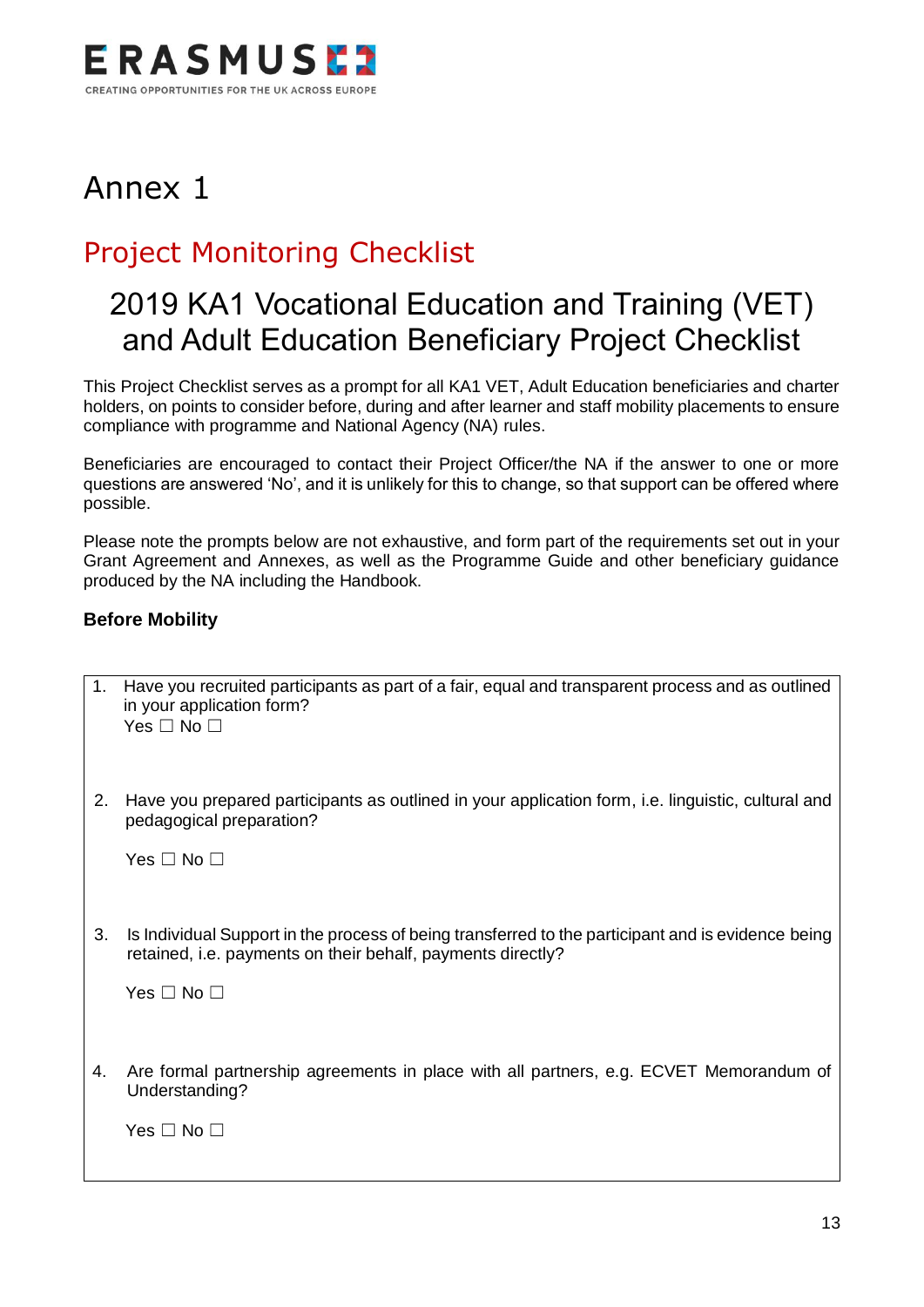

| 5. Are all partners aware of their roles and responsibilities and of the requirements of the Grant |
|----------------------------------------------------------------------------------------------------|
| Agreement? Roles and responsibilities for organisations participating in VET projects can be       |
| found in the Erasmus+ VET Mobility Quality Commitment of the Grant Agreement                       |

Yes □ No □

6. Are you in frequent contact with all receiving organisations?

Yes  $\Box$  No  $\Box$ 

7. Are signed grant agreements in place with all participants and has placement content been formally agreed, e.g. through learning or training agreements?

Yes □ No □

8. Are recognition arrangements in place for all participants, e.g. through Europass documents?

Yes  $\Box$  No  $\Box$ 

9. Is Mobility Tool+ up to date? Please refer to the Guide which can be found here: [\(https://webgate.ec.europa.eu/eac/mobility\)](https://webgate.ec.europa.eu/eac/mobility):

Yes □ No □

10. Are robust plans in place to ensure that 100% participant reports will be completed following the mobility?

Yes  $\Box$  No  $\Box$ 

11. Only applicable to VET projects awarded OLS licences: Have all participants completed their initial assessment?

Yes  $\Box$  No  $\Box$ 

12. Only applicable to VET Mobility Charter (VMC) Holders: Are you documenting your work in meeting and developing your European Internationalisation Strategy as set out in your VMC application?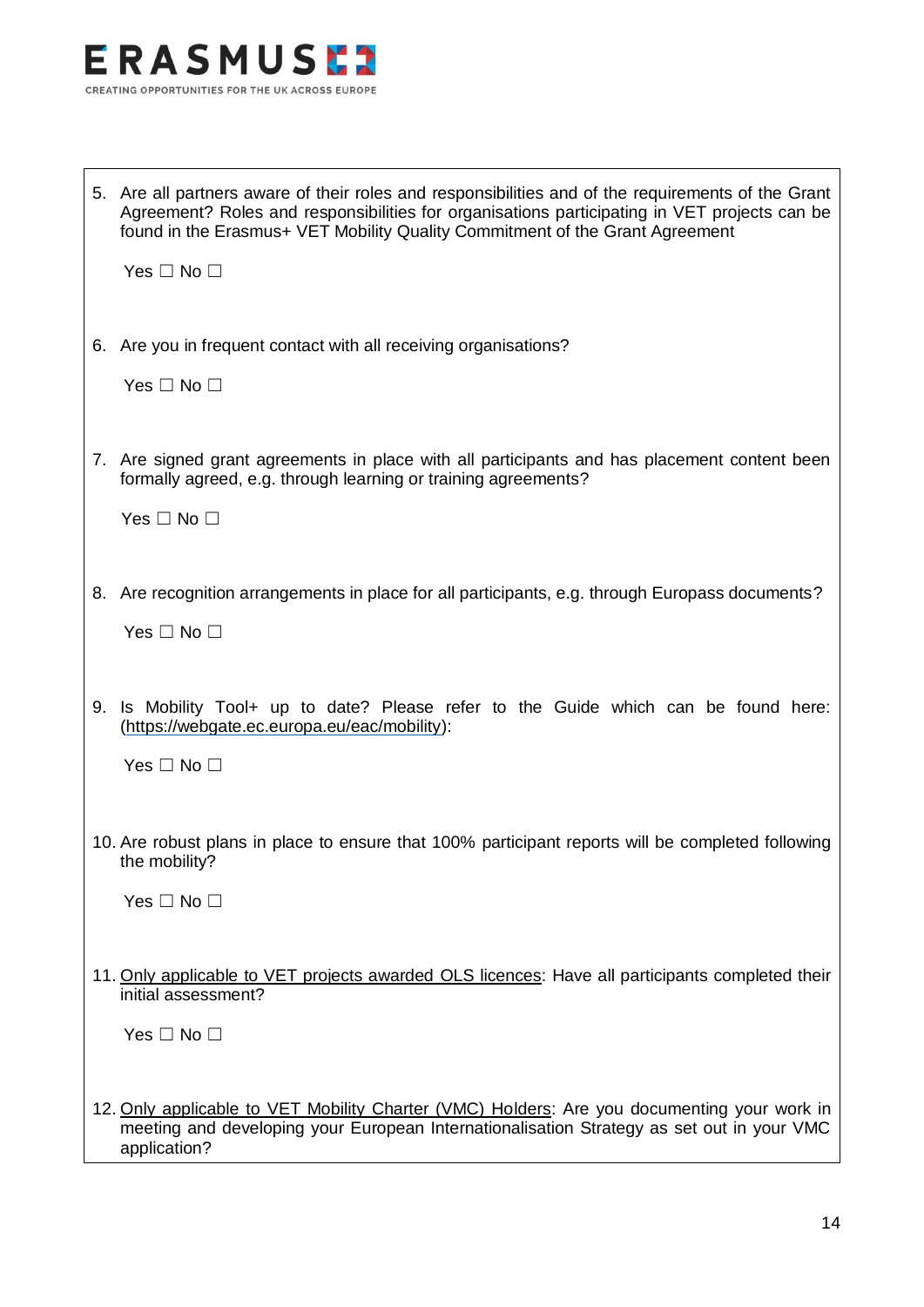

Yes □ No □

13. Only applicable to Adult Education projects which did not provide host partner/s in the application form: Have you informed your Project Officer/the NA of the details of your receiving partner organisations, i.e. organisation name, PIC, and experience?

Yes  $\Box$  No  $\Box$ 

#### **During Mobility**

| 14. Are participants being monitored as outlined in your application form, i.e. are you in frequent<br>contact with host organisations, accompanying persons etc.                                 |
|---------------------------------------------------------------------------------------------------------------------------------------------------------------------------------------------------|
| Yes □ No □                                                                                                                                                                                        |
|                                                                                                                                                                                                   |
| 15. Are you recording relevant information to include in your Final Report, and are you aware of the<br>deadline for submission outlined in your Grant Agreement to ensure you submit it on time? |
| Yes □ No □                                                                                                                                                                                        |
|                                                                                                                                                                                                   |
| 16. As prompted in the 'Before Mobility' section: are robust plans in place to ensure that 100%<br>participant reports will be completed following the mobility?                                  |
| Yes $\Box$ No $\Box$                                                                                                                                                                              |

#### **After Mobility**

17. As prompted in the 'During Mobility' section: are you recording relevant information to include in your Final Report, and are you aware of the deadline for submission outlined in your Grant Agreement to ensure you submit it on time?

Yes □ No □

18. Have 100% Participants Report been completed and submitted?

Yes □ No □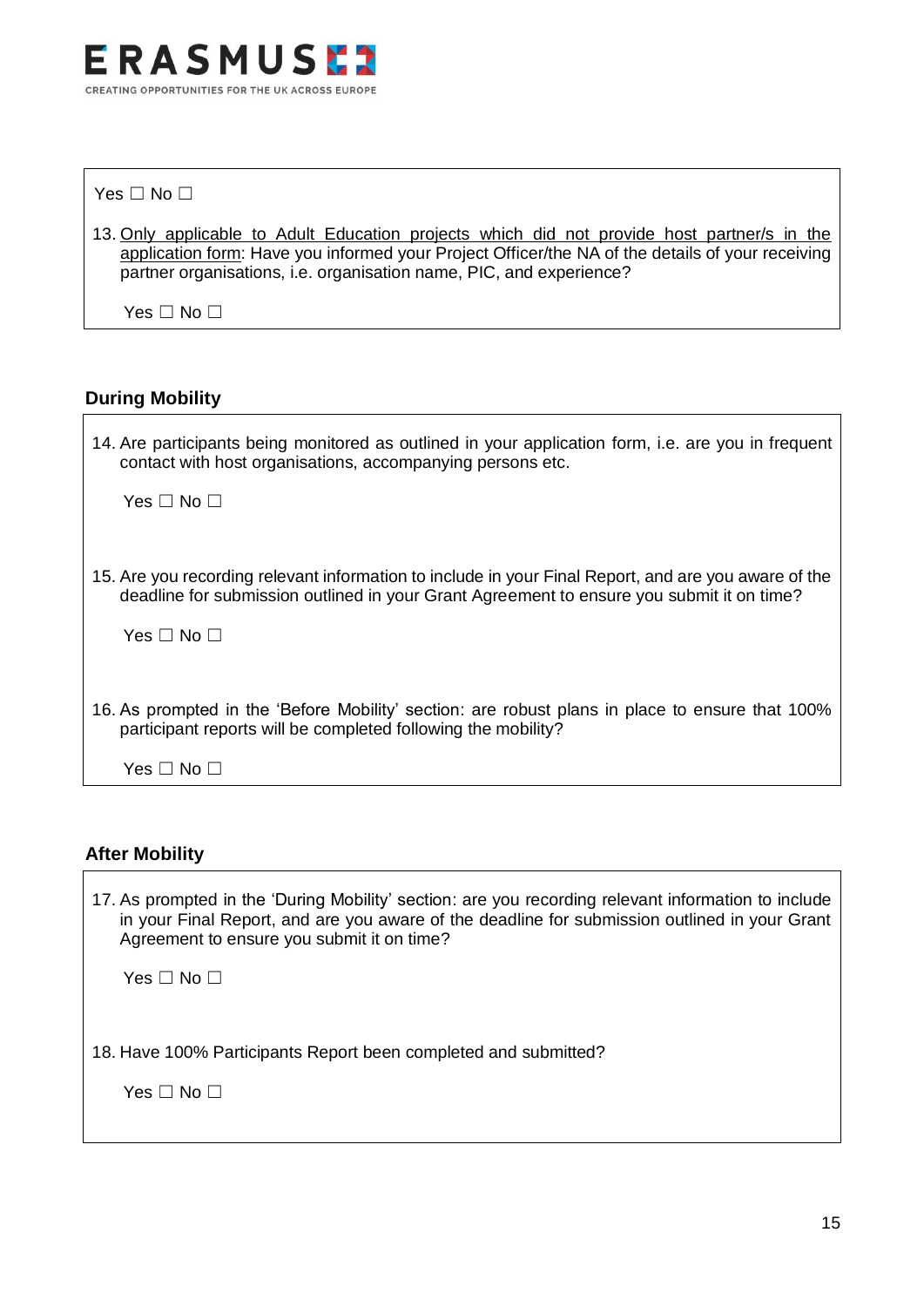

| 19. Is the Mobility Tool+ up to date including budget items? Please refer to the Guide which can be<br>found here (https://webgate.ec.europa.eu/eac/mobility):                      |  |  |
|-------------------------------------------------------------------------------------------------------------------------------------------------------------------------------------|--|--|
| Yes $\Box$ No $\Box$                                                                                                                                                                |  |  |
| 20. Are you measuring the immediate impact of the mobility and putting in place a plan for long-<br>term impact assessment?                                                         |  |  |
| Yes $\Box$ No $\Box$                                                                                                                                                                |  |  |
| 21. Is evaluation of the project being conducted as outlined in your application form?<br>Yes $\Box$ No $\Box$                                                                      |  |  |
| 22. Is the European Project Results Platform being used to disseminate project results? (using<br>EPRP is an optional choice, but should be considered)<br>Yes $\Box$ No $\Box$     |  |  |
| 23. Is the NA being kept informed of any good practice examples for dissemination on the NA's<br>website?<br>Yes $\Box$ No $\Box$                                                   |  |  |
| 24. Has Individual Support been transferred to the participant and evidence of transfers been<br>retained i.e. payments on their behalf, payments directly?<br>Yes $\Box$ No $\Box$ |  |  |
| 25. Only applicable to projects awarded OLS licences: have all participants completed their course<br>and second assessment?<br>Yes $\Box$ No $\Box$                                |  |  |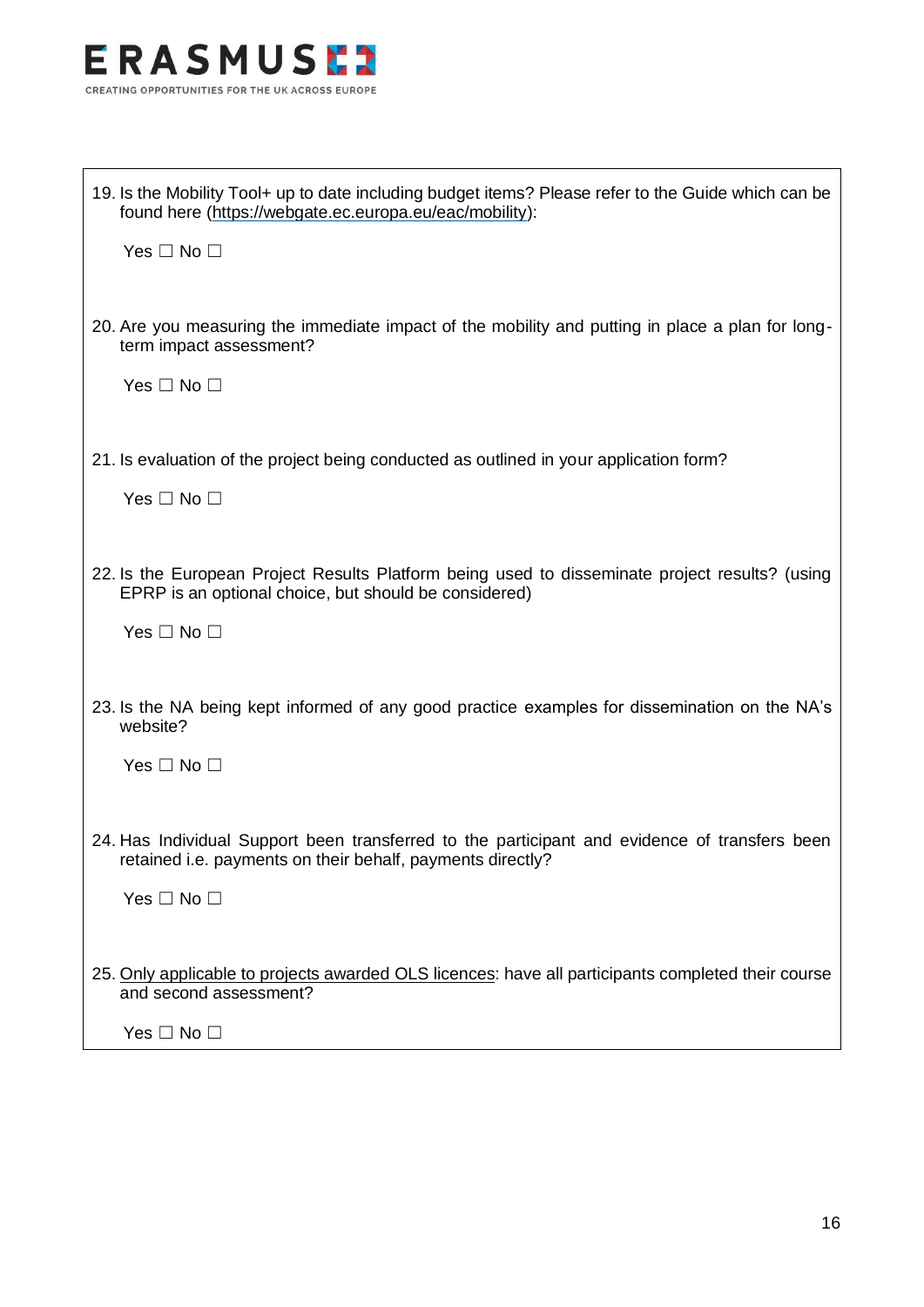

• If applicable, have any significant changes been communicated to your Project Officer/ NA in good time in line with NA requirements?

Yes □ No □

• If applicable, have any budget transfers been communicated to your Project Officer/ NA in good time in line with NA requirements?

Yes □ No □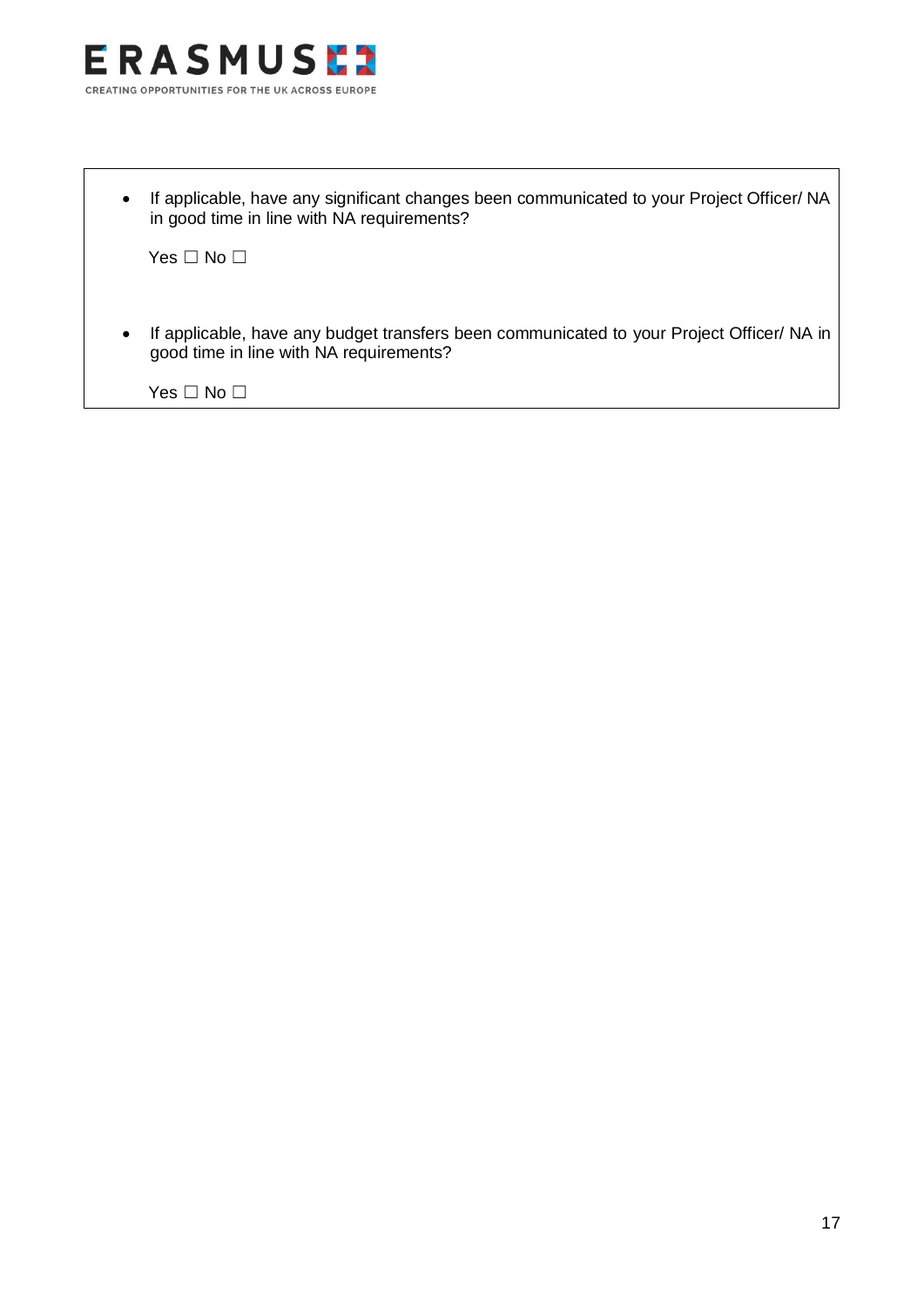

### <span id="page-18-0"></span>Annex 2

### <span id="page-18-1"></span>Declaration of Attendance Template

## Declaration of Attendance

Erasmus+ KA1 Mobility

| Project Reference Number |  |
|--------------------------|--|
| <b>Project Title</b>     |  |

The following participants have completed a KA1 mobility as part of the above project. The purpose of this mobility was:

**Sending organisation details Receiving organisation details** 

Name: Name:

Location (city and country): Location (city and country):

#### **Participants**

| <b>Participant name</b> | <b>Mobility start date</b> | <b>Mobility end date</b> |
|-------------------------|----------------------------|--------------------------|
|                         |                            |                          |
|                         |                            |                          |
|                         |                            |                          |
|                         |                            |                          |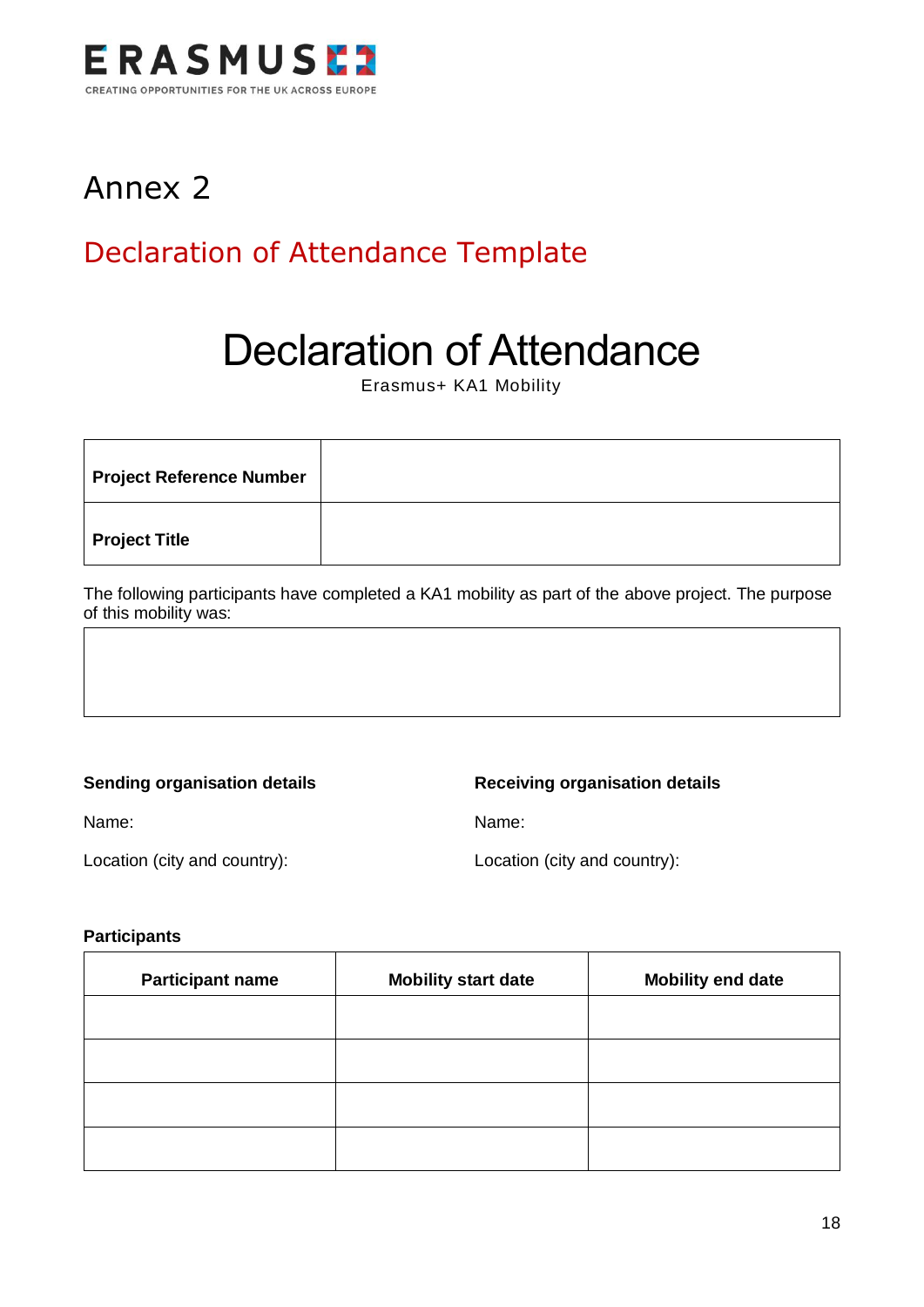

#### **Accompanying Persons**

| Accompanying person name | <b>Mobility start date</b> | <b>Mobility end date</b> |
|--------------------------|----------------------------|--------------------------|
|                          |                            |                          |
|                          |                            |                          |
|                          |                            |                          |
|                          |                            |                          |
|                          |                            |                          |
|                          |                            |                          |
|                          |                            |                          |

**Signature of receiving organisation**

Name of signatory: Place of signature: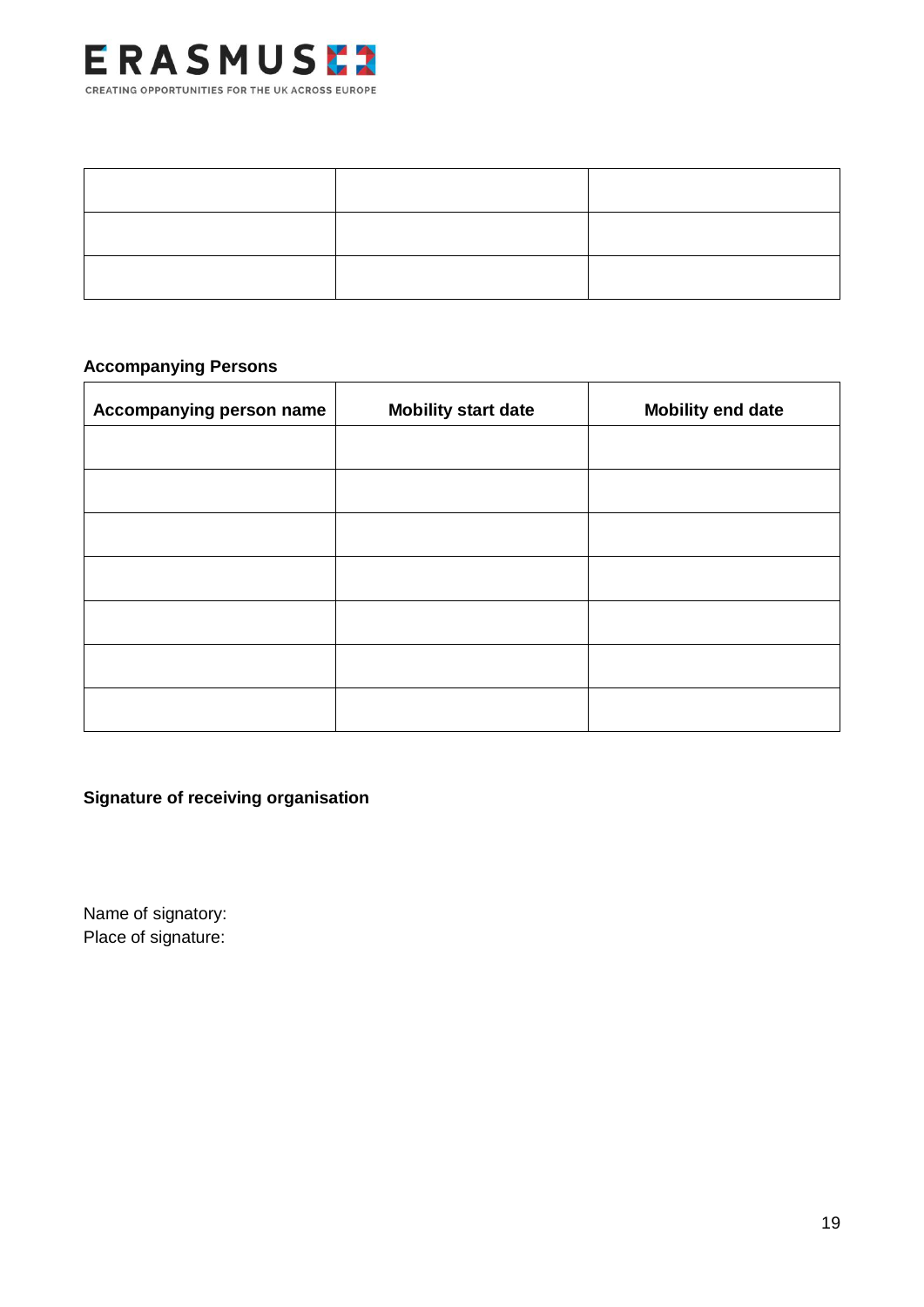

### <span id="page-20-0"></span>Annex 3

### <span id="page-20-1"></span>Participant Grant Receipt Template

## Participant Grant Receipt

Erasmus+ KA1 Mobility

| <b>Project Reference Number</b> |  |
|---------------------------------|--|
| Project Title                   |  |

I **[participant name]** acknowledge receipt of the amount details below which has been paid to me via [bank transfer/cash] from [Beneficiary organisation name and address].

I further acknowledge that **[Beneficiary organisation name]** will provide those items detailed as advance expenditure and any amount remaining unspent on successful completion of the mobility will be transferred to me.

The payment is made in respect of individual support for the above project and based on the total individual support grant amount of  $\epsilon$ XXX.XX<sup>1</sup> and comprises:

| Advance expenditure <sup>2</sup>                   |  |
|----------------------------------------------------|--|
| Accommodation                                      |  |
| Food                                               |  |
| Local Transport                                    |  |
| Planned excursions and entry fees as arranged etc. |  |
| Petty cash                                         |  |

<sup>&</sup>lt;sup>1</sup> Individual support amount per participant unit costs detailed in **annex IV of the Grant Agreement** 

 $2$  To be paid by beneficiary to partner or participants before or during mobility